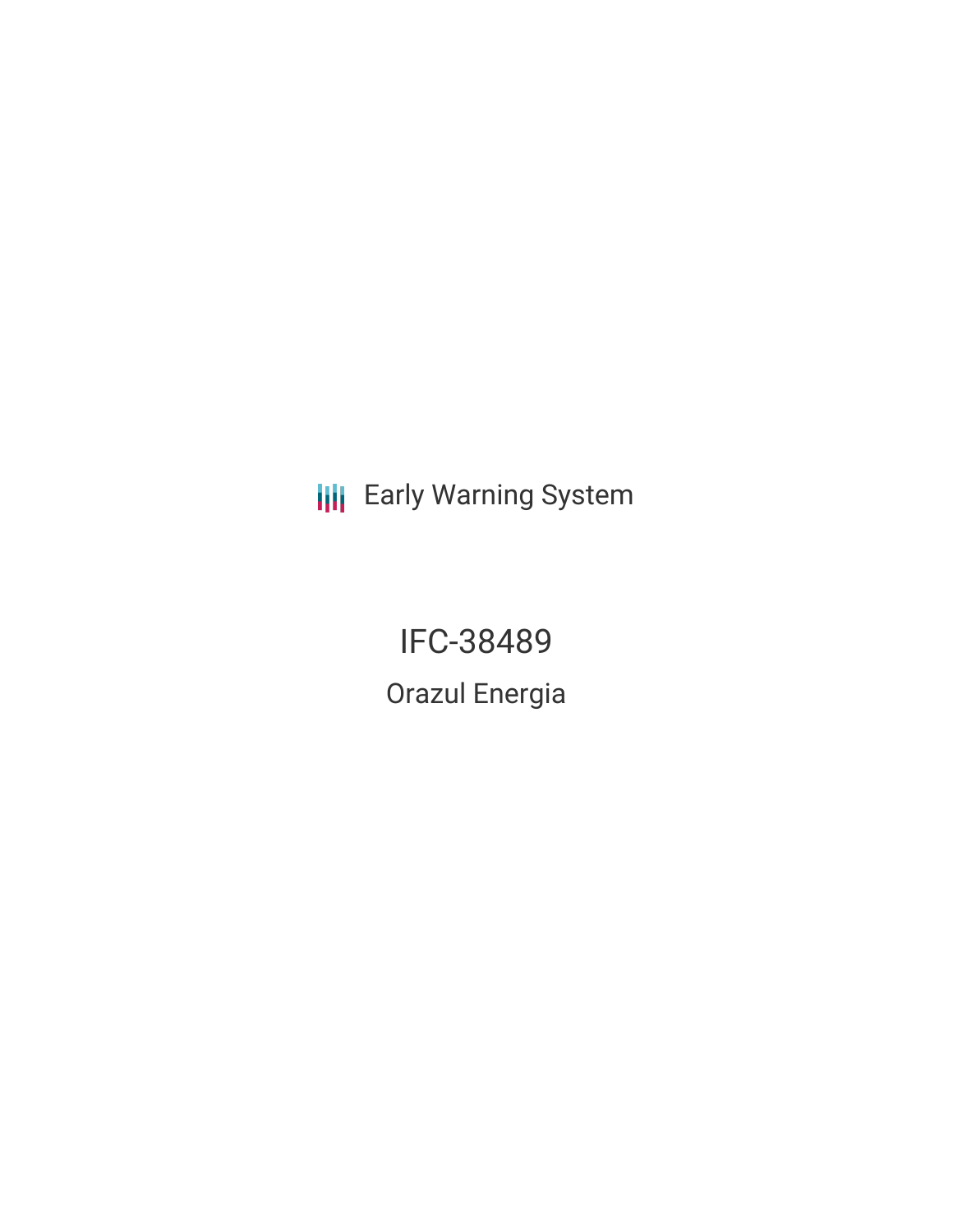

## **Quick Facts**

| <b>Financial Institutions</b> | International Finance Corporation (IFC) |
|-------------------------------|-----------------------------------------|
| <b>Status</b>                 | Active                                  |
| <b>Bank Risk Rating</b>       | A                                       |
| <b>Borrower</b>               | ORAZUL ENERGIA PARTNERS LLC             |
| <b>Sectors</b>                | Energy, Hydropower                      |
| <b>Investment Type(s)</b>     | Equity                                  |
| <b>Project Cost (USD)</b>     | \$120.00 million                        |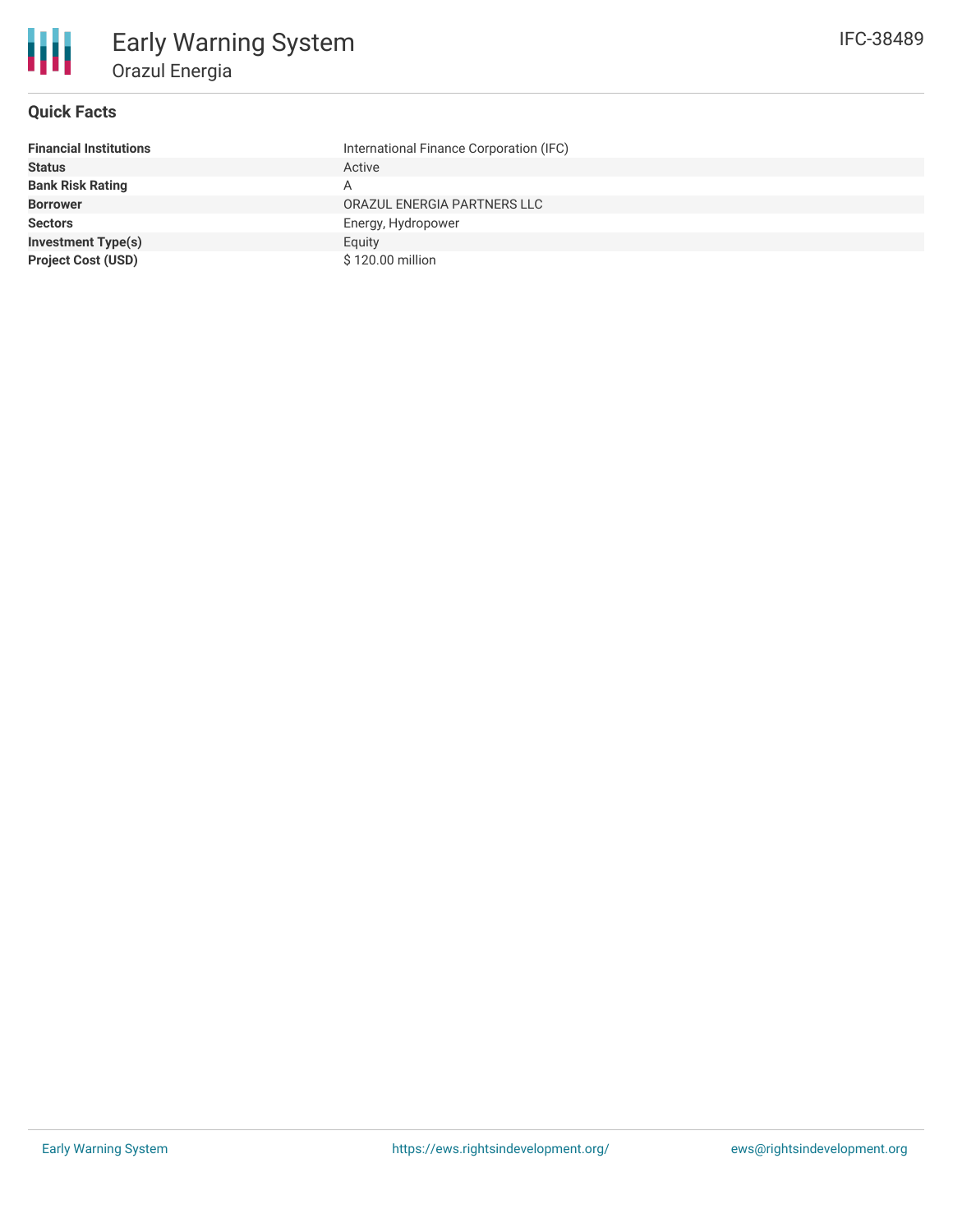

## **Project Description**

The proposed investment is an equity participation in a newly created vehicle ("Orazul Energia Partners LLC ") with I Squared Capital, to acquire the assets of Duke Energy International, an energy platform, located in Peru, Argentina, Chile, and Ecuador ("Portfolio"). The Portfolio consists of over 1,600 megawatts of operating hydroelectric and thermal power plants, transmission lines and gas-processing operations.

IFC Global Infrastructure Fund, LP, an investment fund managed by IFC Asset Management Company, LLC, a wholly owned subsidiary of IFC, will invest alongside IFC. IFC's investment proceeds will be used to acquire and develop a portfolio of renewable power projects in Latin America. Through this investment, IFC will be supporting strategic partners which have demonstrated strong operational and management capacity in the power sector.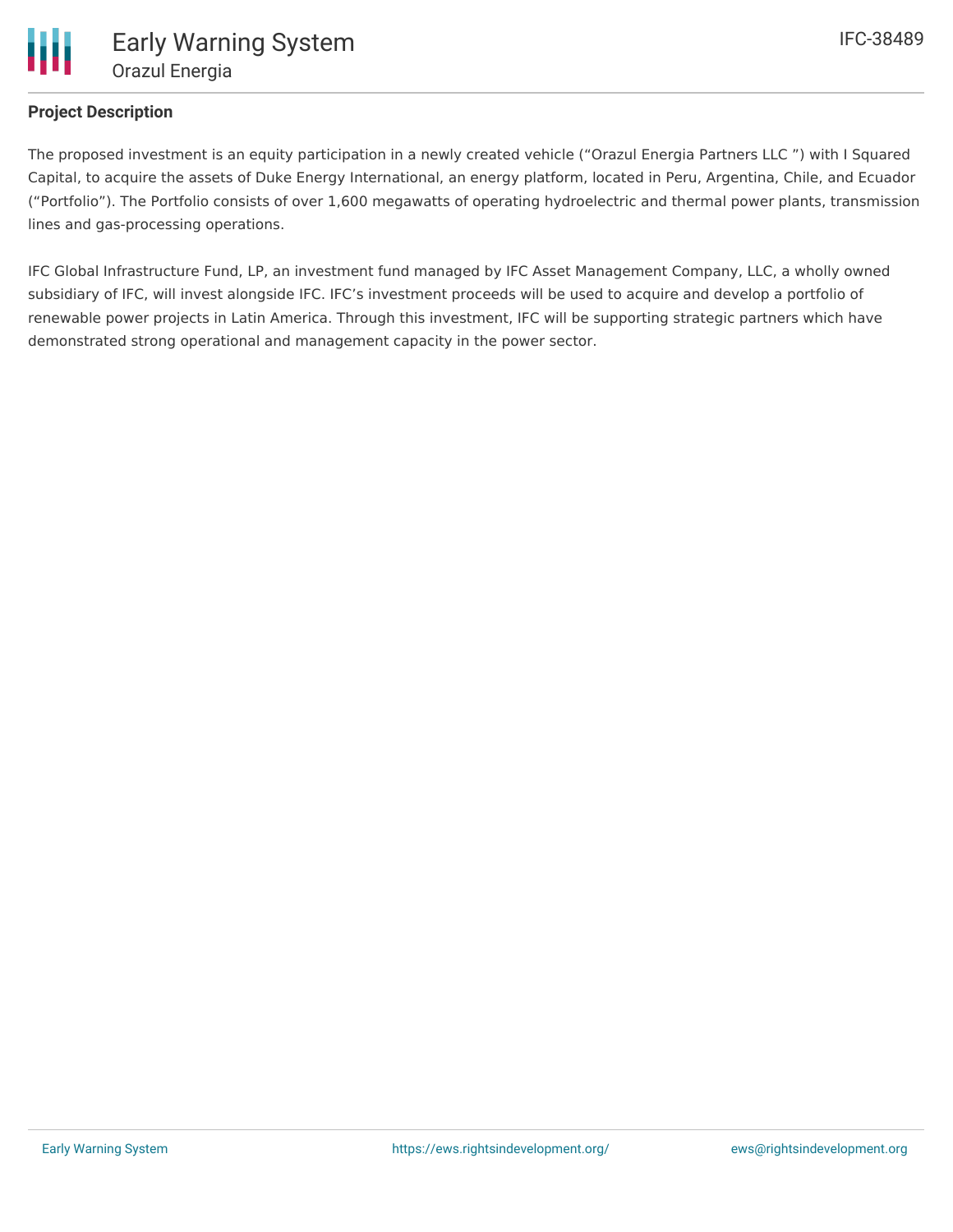## **Investment Description**

• International Finance Corporation (IFC)

Duke Energy Holdings Corporation ("Duke") is a publicly-traded, diversified energy company headquartered in Charlotte, North Carolina, U.S., and is the largest North American utility company. Listed on the New York Stock Exchange (NYSE: DUK), Duke is a Fortune 250 company with a market capitalization of US\$55.0 billion and an enterprise value of US\$98.0 billion. Based on market capitalization, Duke is the world's largest public utility and has an international presence in Latin America and the Middle East.

The project sponsor is I Squared Capital (ISQ) an independent global infrastructure investment manager focusing on energy, utilities, and transport in North America, Europe, and select high growth economies such as India, China and Latin America. The Firm has a presence in New York, Houston, London, New Delhi, Singapore and Hong Kong. To complement its diversified portfolio of global infrastructure assets, ISQ is forming Orazul Energia Partners LLC based in the Cayman Islands to acquire the non-Brazil DEI assets in Latin America.

The newly created holding company would be owned approximately 26% by IFC-GIF and 74% by ISQ.

The proposed transaction consists of an equity investment by IFC and IFC Global Infrastructure Fund, LP, an investment fund managed by IFC Asset Management Company, LLC (a wholly-owned subsidiary of IFC) for up to \$100 million in a newly created special purpose vehicle. With this investment, IFC and IFC Global Infrastructure Fund will acquire up to 26 percent of the Orazul Energia Partners LLC